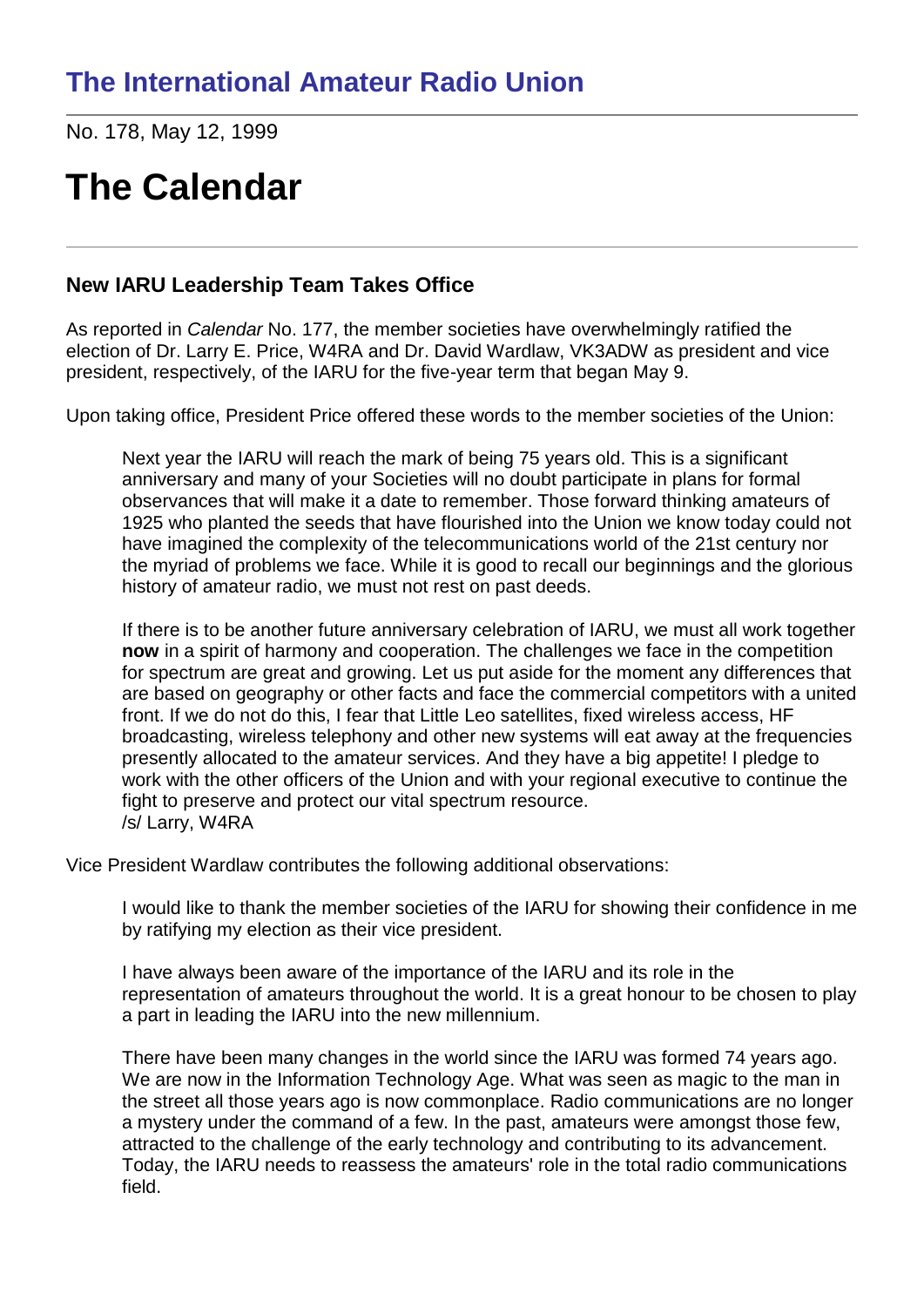The basic objectives of the IARU are the same as those of its member societies: the promotion of amateur radio, the maintenance of its technical and operational basis, the defence of amateur frequencies and privileges, and the representation of amateur radio to the rest of the community. As amateurs, in the global village, it is essential that we be unified in our objectives. A critical look at the structure and financing of the IARU has already been initiated.

I look forward to continuing dialogue on the many subjects of concern and interest to amateur societies throughout the world, with a desire to achieving mutually satisfactory results.

/s/ David Wardlaw, VK3ADW

The IARU Constitution provides that "The Secretary shall be designated by the International Secretariat and shall serve for a term determined by that member society." The election of Larry Price as president created a vacancy in the office of secretary. The ARRL Board of Directors has named David Sumner, K1ZZ, to this post.

Mr. Sumner previously served as IARU Secretary from 1982 until the end of 1988. He comments:

The tasks facing the IARU are much more complex now than during my previous term of office. In 1988 there were 126 IARU member societies; now there are 148. Many of our member societies face internal challenges including declining membership, scarce financial resources, and a shortage of qualified volunteers. At the same time our principal function, the protection and expansion of radio amateurs' access to the spectrum, has become far more difficult and demanding.

As Secretary I will do my best to provide all necessary support to the Administrative Council and the IARU as we work together to meet these challenges. /s/ David Sumner, K1ZZ

#### **World Telecommunication Day**

Each year on May 17, the International Telecommunication Union celebrates World Telecommunication Day. This year's theme, Electronic Commerce, accentuates the great change that has occurred in the ITU's orientation during the past decade. As has become traditional, the IARU offered greetings and congratulations on the occasion to ITU Secretary-General Yoshi Utsumi:

Dear Mr. Secretary-General:

On behalf of the world's nearly three-million-strong community of radio amateurs, it is my pleasure and privilege to convey greetings and congratulations to you on the occasion of World Telecommunication Day, May 17.

This year's theme, Electronic Commerce, reminds us of how dramatically the world of telecommunications and the ITU itself have changed in the past decade. Bringing the benefits of electronic commerce to all corners of the world is a major challenge, worthy of the best efforts of the ITU and its members.

It also reminds us that no matter how important electronic commerce becomes, there must always be a place for those whose interest in radiocommunication is noncommercial. By definition, the motivation of radio amateurs is to pursue knowledge of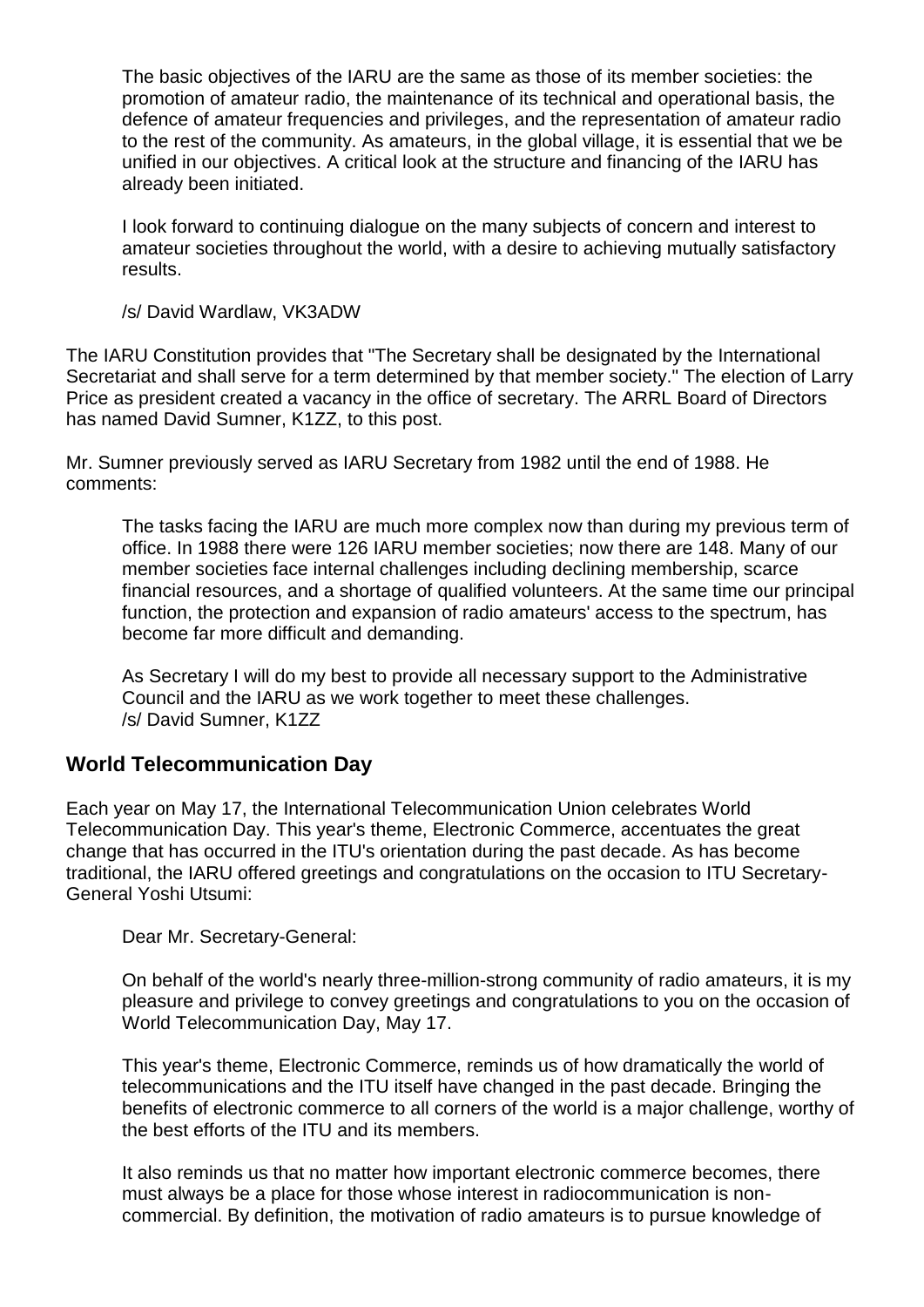and excellence in the art and science of radio for its own sake, not for pecuniary interest *- -* yet, radio amateurs have contributed significantly to the technical advances that make electronic commerce possible. The knowledge and skills that one develops in the pursuit of an avocation can be enormously beneficial to one's employer and to society as a whole.

We of the IARU look forward to working with you during your term of office.

Sincerely,

David Sumner, K1ZZ **Secretary** 

### **Y2K** *--* **Problem or Opportunity for Amateur Radio?**

A lot has been written about the so-called "Y2K" computer problem. It is a serious issue for telecommunications network administrators, who must worry not only about their own systems but also about the systems to which they interconnect.

As reported in April 1999 *QST*, page 57, the ARRL staff surveyed the manufacturers of Amateur Radio equipment and found they were very confident that their equipment will not be affected. In other words, when January 1, 2000 rolls around, our transceivers will continue to function normally. Most software also will continue to work, although there are some exceptions. While no one can predict with certainty whether serious disruptions of the infrastructure will occur as a result of Y2K, the possibility of disruptions does exist and we should be prepared. IARU member societies should advise their members to:

- 1. Have an auxiliary power source (and fuel) available and ready in the event of the loss of commercial power;
- 2. Have a few days' supply of fresh water, food, flashlight batteries, etc. set aside;
- 3. Know the frequencies and times of emergency nets; and
- 4. Remind civil preparedness officials that if normal communications are lost or overloaded, the Amateur Radio Service is prepared to render assistance.

Here are some useful Web resources on the Y2K issue: *International Telecommunication Union:* **http://www.itu.int/Y2K/** *Microsoft:* **http://www.microsoft.com/technet/year2k/2kfaq/2kfaq01.htm** *AMSAT:* **http://www.amsat.org/amsat/features/y2k\_transition.html**

### **Region 1 Conference Fast Approaching**

In just four months, the member societies of IARU Region 1 will travel to Lillehammer, Norway, for their triennial General Conference. The Region 1 Executive Committee met in Lillehammer in April and inspected the facilities, which appear to be excellent. Our colleagues of the Norsk Radio Relæ Liga are working hard to make the conference a success.

The conference begins on 19 September and is scheduled to conclude on 24 September. Additional information can be found on the Web at: **http://home.sol.no/~nrrl/iaru/**

### **Late Votes on Proposals 229 and 230**

Three more member societies cast votes on Proposals 229 and 230 that were not received until after the deadline for ballots. ARA (Algeria), PZK (Poland), and RCV (Venezuela) each voted in favor of both proposals.